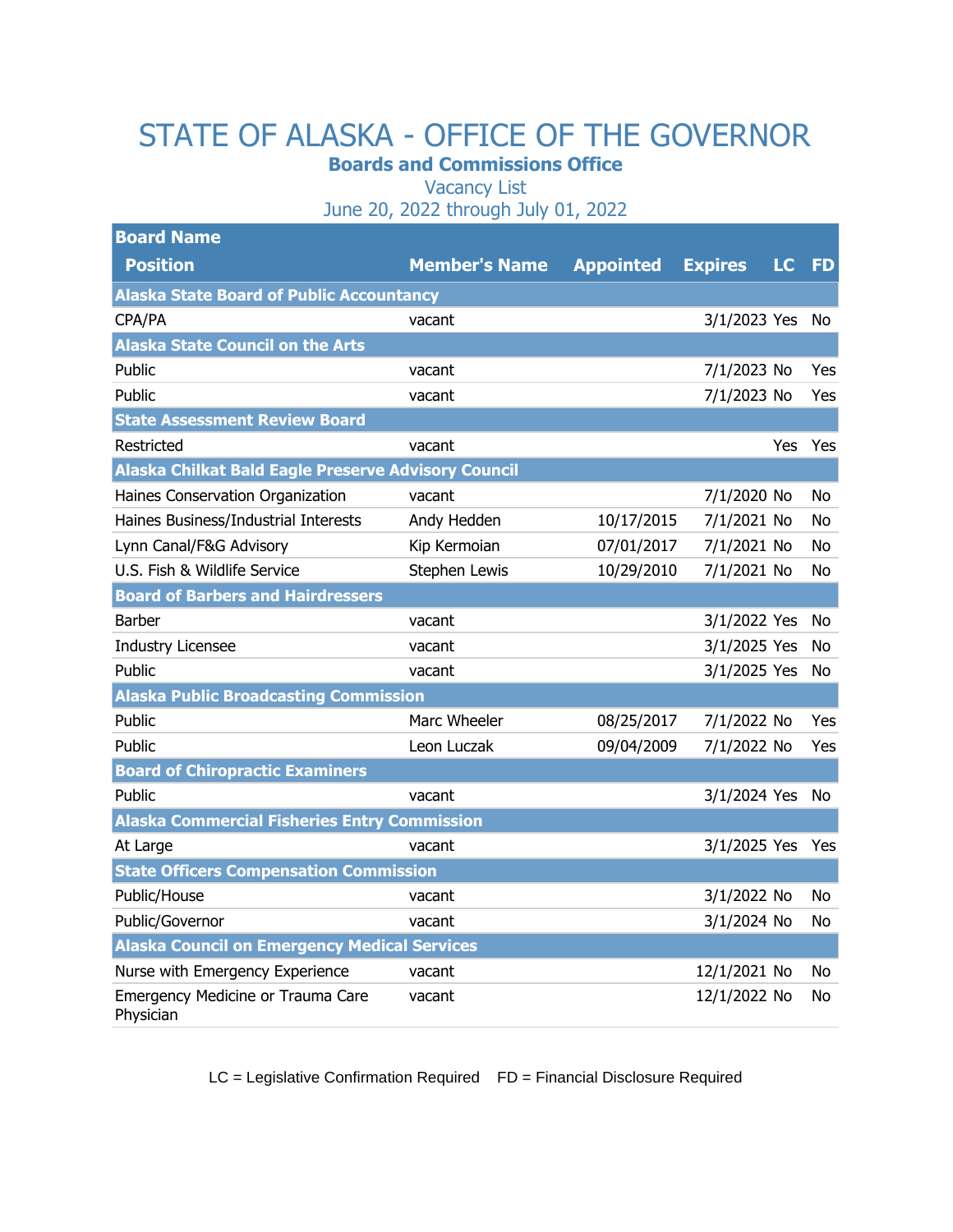| <b>Board Name</b>                                               |                               |                  |                |           |           |
|-----------------------------------------------------------------|-------------------------------|------------------|----------------|-----------|-----------|
| <b>Position</b>                                                 | <b>Member's Name</b>          | <b>Appointed</b> | <b>Expires</b> | <b>LC</b> | <b>FD</b> |
| <b>Alaska State Emergency Response Commission</b>               |                               |                  |                |           |           |
| Local Emergency Planning<br>Committee/Urban                     | Simon Brown                   | 08/20/2018       | 7/1/2021 No    |           | No        |
| Local Government Representative                                 | vacant                        |                  | 7/1/2021 No    |           | No        |
| <b>State Vocational Rehabilitation Committee</b>                |                               |                  |                |           |           |
| Business/Consumer                                               | vacant                        |                  | 7/1/2022 No    |           | No        |
| Client Assistance Program                                       | Dave Berube                   | 12/01/2011       | 7/1/2022 No    |           | No        |
| Section 121 Representative                                      | Gwen Sargent                  | 01/09/2020       | 7/1/2022 No    |           | No        |
| <b>Business</b>                                                 | vacant                        |                  | 7/1/2024 No    |           | No        |
| Consumer                                                        | vacant                        |                  | 7/1/2024 No    |           | No        |
| State Independent Living<br>Council/Consumer                    | vacant                        |                  | 7/1/2024 No    |           | No        |
| <b>Board of Forestry</b>                                        |                               |                  |                |           |           |
| Commercial Fishermen's Organization                             | vacant                        |                  | 7/1/2021 No    |           | No        |
| <b>Big Game Commercial Services Board</b>                       |                               |                  |                |           |           |
| Private Landholders/Restricted                                  | vacant                        |                  | 3/1/2024 Yes   |           | Yes       |
| <b>Governor's Council on Disabilities and Special Education</b> |                               |                  |                |           |           |
| UCEDD Representative or designee                                | vacant                        |                  |                | No        | No        |
| Consumer/Primary                                                | Marlene (Anna) Attla          | 01/23/2017       | 7/1/2022 No    |           | No        |
| Consumer/Primary                                                | Margaret Evans                | 09/11/2018       | 7/1/2022 No    |           | No        |
| Consumer/Primary                                                | Jena Crafton                  | 02/25/2020       | 7/1/2022 No    |           | No        |
| Consumer/Secondary                                              | vacant                        |                  | 7/1/2022 No    |           | No        |
| Consumer/Secondary                                              | Art Delaune                   | 07/01/2013       | 7/1/2022 No    |           | No        |
| Consumer/Secondary                                              | Shelly Vendetti-<br>Vuckovich | 07/01/2016       | 7/1/2022 No    |           | No        |
| Consumer/Secondary                                              | <b>Charlene Tautfest</b>      | 07/09/2019       | 7/1/2022 No    |           | No        |
| Consumer/Secondary                                              | Elizabeth Joseph              | 07/01/2016       | 7/1/2022 No    |           | No        |
| Consumer/Secondary                                              | vacant                        |                  | 7/1/2023 No    |           | No        |
| Consumer/Primary                                                | vacant                        |                  | 7/1/2024 No    |           | No        |
| Consumer/Primary                                                | vacant                        |                  | 7/1/2024 No    |           | No        |
| Special Education Teacher                                       | vacant                        |                  | 7/1/2024 No    |           | No        |
| <b>Alaska Historical Commission</b>                             |                               |                  |                |           |           |
| Historian                                                       | vacant                        |                  | 7/1/2021 No    |           | No        |
| <b>Historical Society Nomination</b>                            | Rebecca Poulson               | 07/27/2016       | 7/1/2021 No    |           | No        |
| Archaeologist                                                   | <b>Mark Rollins</b>           | 07/01/2019       | 7/1/2022 No    |           | No        |
| Indigenous ethnic group representative                          | Jonathon Ross                 | 06/17/2008       | 7/1/2022 No    |           | No        |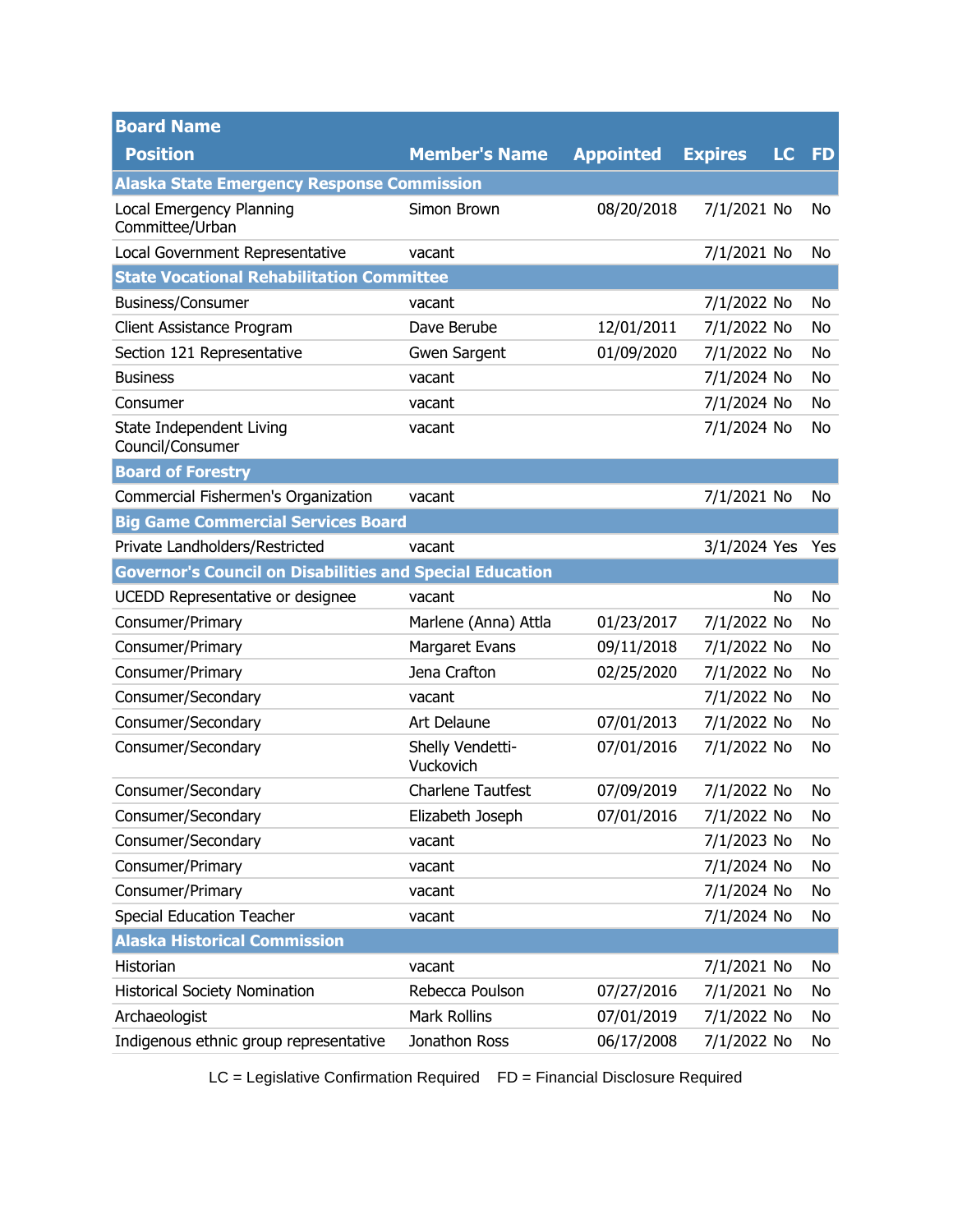| <b>Board Name</b>                                               |                       |                  |                |           |           |
|-----------------------------------------------------------------|-----------------------|------------------|----------------|-----------|-----------|
| <b>Position</b>                                                 | <b>Member's Name</b>  | <b>Appointed</b> | <b>Expires</b> | <b>LC</b> | <b>FD</b> |
| <b>State Historical Records Advisory Board</b>                  |                       |                  |                |           |           |
| Public/Historical                                               | Dawn Jackson          | 05/10/2018       | 7/1/2021 No    |           | No        |
| <b>Local Government Records</b>                                 | Sue Ann Denny         | 08/20/2019       | 7/1/2022 No    |           | No        |
| Native American Records                                         | Natalie Tuday         | 08/20/2019       | 7/1/2022 No    |           | No        |
| <b>Alaska Housing Finance Corporation Board of Directors</b>    |                       |                  |                |           |           |
| Rural Resident/or Experience with<br>Regional Housing Authority | vacant                |                  | 7/1/2020 No    |           | Yes       |
| <b>State Commission for Human Rights</b>                        |                       |                  |                |           |           |
| Public                                                          | vacant                |                  | 3/1/2023 Yes   |           | Yes       |
| <b>Alaska Juvenile Justice Advisory Committee</b>               |                       |                  |                |           |           |
| <b>Tribal Representative</b>                                    | vacant                |                  | 3/1/2023 No    |           | No        |
| <b>Alaska Labor Relations Agency</b>                            |                       |                  |                |           |           |
| Labor                                                           | vacant                |                  | 3/1/2025 Yes   |           | No        |
| <b>Advisory Council on Libraries</b>                            |                       |                  |                |           |           |
| LibraryTrustee/Rural Rep.                                       | Karen Petersen        | 05/03/2016       | 12/1/2021 No   |           | No        |
| Public Library Rep.                                             | Amanda Bailey         | 03/06/2019       | 12/1/2021 No   |           | No        |
| <b>Alaska Mental Health Board</b>                               |                       |                  |                |           |           |
| Mental Health Professional                                      | vacant                |                  | 12/1/2021 No   |           | No        |
| <b>Alaska Minerals Commission</b>                               |                       |                  |                |           |           |
| Public/Rural                                                    | vacant                |                  | 12/1/2021 No   |           | No        |
| <b>Alaska Municipal Bond Bank Authority</b>                     |                       |                  |                |           |           |
| Public                                                          | <b>Bruce Tangeman</b> | 05/28/2020       | 7/1/2022 No    |           | Yes       |
| <b>Board of Nursing</b>                                         |                       |                  |                |           |           |
| Public                                                          | vacant                |                  | 3/1/2022 Yes   |           | No.       |
| RN/Baccalaureate Education                                      | vacant                |                  | 3/1/2025 Yes   |           | No        |
| <b>Board of Examiners in Optometry</b>                          |                       |                  |                |           |           |
| Public                                                          | vacant                |                  | 3/1/2022 Yes   |           | No        |
| <b>Subsistence Resource Commissions</b>                         |                       |                  |                |           |           |
| Aniakchak                                                       | vacant                |                  | 12/1/2020 No   |           | No        |
| Denali                                                          | vacant                |                  | 12/1/2021 No   |           | No        |
| Denali                                                          | Pamela (Penny) Green  | 01/27/2010       | 12/1/2021 No   |           | No        |
| Kobuk Valley                                                    | vacant                |                  | 12/1/2021 No   |           | No        |
| <b>Board of Pharmacy</b>                                        |                       |                  |                |           |           |
| Public                                                          | vacant                |                  | 3/1/2022 Yes   |           | No        |
| Public                                                          | vacant                |                  | 3/1/2025 Yes   |           | No        |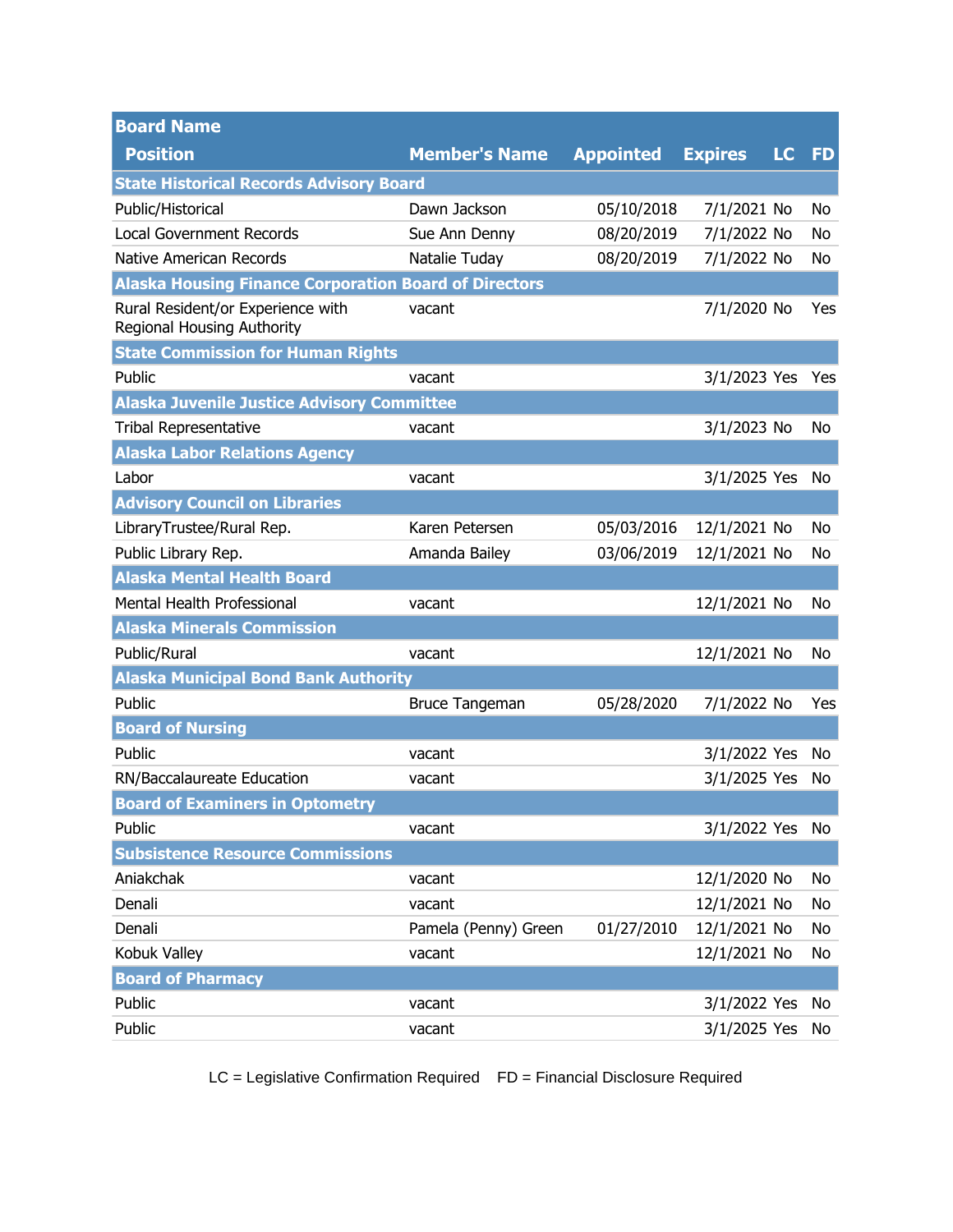| <b>Board Name</b>                                                   |                      |                  |                |    |           |
|---------------------------------------------------------------------|----------------------|------------------|----------------|----|-----------|
| <b>Position</b>                                                     | <b>Member's Name</b> | <b>Appointed</b> | <b>Expires</b> | LC | <b>FD</b> |
| <b>State Physical Therapy and Occupational Therapy Board</b>        |                      |                  |                |    |           |
| Occupational Therapist                                              | vacant               |                  | 3/1/2022 Yes   |    | No        |
| Physical Therapist                                                  | vacant               |                  | 3/1/2022 Yes   |    | No        |
| <b>Occupational Therapist</b>                                       | vacant               |                  | 3/1/2024 Yes   |    | No        |
| <b>Alaska Pioneers' Homes Advisory Board</b>                        |                      |                  |                |    |           |
| Public                                                              | Robert Pawlowski     | 07/01/2018       | 7/1/2022 No    |    | No        |
| <b>Alaska Commission on Postsecondary Education</b>                 |                      |                  |                |    |           |
| Public                                                              | vacant               |                  | 3/1/2026 No    |    | Yes       |
| <b>Professional Teaching Practices Commission</b>                   |                      |                  |                |    |           |
| <b>Higher Education</b>                                             | vacant               |                  | 3/1/2021 Yes   |    | No        |
| <b>Board of Psychologists and Psychological Associate Examiners</b> |                      |                  |                |    |           |
| Psychologist                                                        | vacant               |                  | 3/1/2025 Yes   |    | No        |
| <b>Board of Directors of the Alaska Railroad Corporation</b>        |                      |                  |                |    |           |
| Railroad Management                                                 | Judy Petry           | 11/12/2019       | 12/1/2021 No   |    | No        |
| <b>University of Alaska Board of Regents</b>                        |                      |                  |                |    |           |
| Public                                                              | vacant               |                  | 2/4/2027 Yes   |    | Yes       |
| <b>Alaska Royalty Oil and Gas Development Advisory Board</b>        |                      |                  |                |    |           |
| Public/Restricted                                                   | <b>Thomas Walsh</b>  | 10/04/2017       | 3/1/2022 No    |    | Yes       |
| <b>Alaska Safety Advisory Council</b>                               |                      |                  |                |    |           |
| Industry                                                            | Samuel Cunard        | 03/07/2017       | 7/1/2021 No    |    | No        |
| Industry                                                            | vacant               |                  | 7/1/2022 No    |    | No        |
| Industry                                                            | vacant               |                  | 7/1/2023 No    |    | No        |
| <b>Alaska Seafood Marketing Institute Board of Directors (ASMI)</b> |                      |                  |                |    |           |
| Large Processor                                                     | Michael Erickson     | 07/09/2019       | 7/1/2022 No    |    | Yes       |
| Small Processor                                                     | Jack Schultheis      | 08/10/2007       | 7/1/2022 No    |    | Yes       |
| <b>Natural Resources Conservation and Development Board</b>         |                      |                  |                |    |           |
| Southeast                                                           | vacant               |                  | 3/1/2021 No    |    | No        |
| NW/Arctic                                                           | Cheryl Thompson      | 12/26/2007       | 3/1/2022 No    |    | No        |
| <b>Board of Veterinary Examiners</b>                                |                      |                  |                |    |           |
| Veterinarian                                                        | vacant               |                  | 3/1/2023 Yes   |    | No        |
| <b>Western Interstate Commission for Higher Education</b>           |                      |                  |                |    |           |
| Public                                                              | Susan Anderson       | 07/14/2010       | 7/1/2022 No    |    | No        |
| <b>Higher Education</b>                                             | vacant               |                  | 7/1/2023 No    |    | No        |
| <b>Wood-Tikchik State Park Management Council</b>                   |                      |                  |                |    |           |
| Dillingham                                                          | Paul Liedberg        | 07/27/2016       | 7/1/2022 No    |    | No        |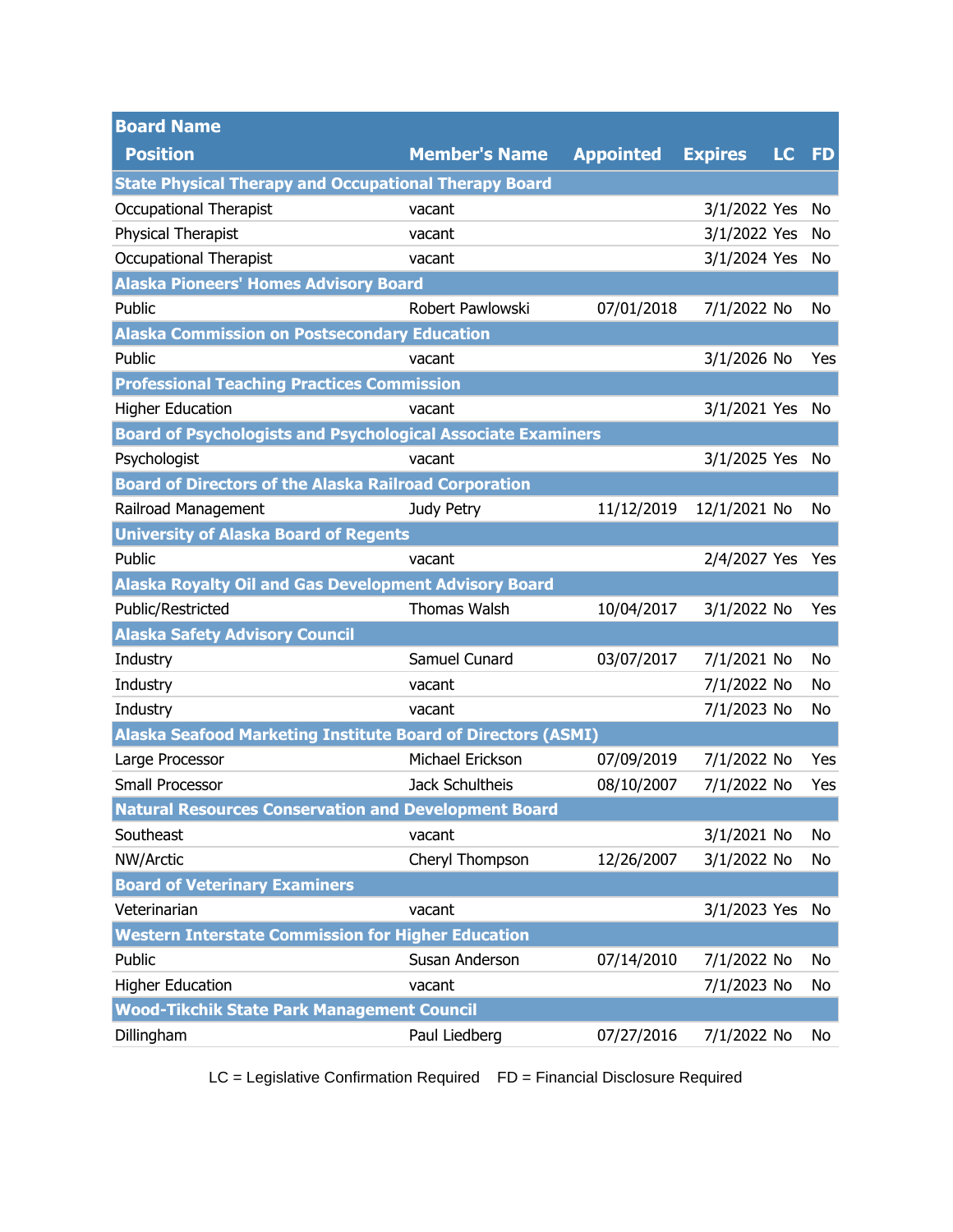| <b>Board Name</b>                                                |                       |                  |                          |    |           |
|------------------------------------------------------------------|-----------------------|------------------|--------------------------|----|-----------|
| <b>Position</b>                                                  | <b>Member's Name</b>  | <b>Appointed</b> | <b>Expires</b>           | LC | <b>FD</b> |
| <b>Alaska Workers' Compensation Board</b>                        |                       |                  |                          |    |           |
| Southcentral Panel/3rd JD/Labor                                  | vacant                |                  | 3/1/2021 Yes             |    | Yes       |
| Southcentral Panel/3rd JD/Industry                               | Jason Motyka          | 11/05/2020       | 3/1/2022 Yes             |    | Yes       |
| Southcentral Panel/3rd JD/Industry                               | vacant                |                  | 3/1/2022 Yes             |    | Yes       |
| Northern Panel/2nd/4th JD/Labor                                  | vacant                |                  | 3/1/2024 Yes             |    | Yes       |
| <b>Board of Social Work Examiners</b>                            |                       |                  |                          |    |           |
| Master of Social Work                                            | vacant                |                  | 3/1/2022 Yes             |    | No        |
| Public                                                           | vacant                |                  | 3/1/2023 Yes             |    | No        |
| <b>Recreation Rivers Advisory Board</b>                          |                       |                  |                          |    |           |
| Rec-oriented/comm.users                                          | vacant                |                  | 7/1/2025 No              |    | No        |
| <b>Pacific Salmon Commission - Yukon River Panel</b>             |                       |                  |                          |    |           |
| State of Alaska Alternate                                        | Caroline Brown        |                  | 07/15/2019 10/31/2021 No |    | No        |
| Advisory Committee/Upper River                                   | vacant                |                  | 1/31/2023 No             |    | No.       |
| Alternate Member/Upper River                                     | vacant                |                  | 3/5/2025 No              |    | No        |
| <b>Board of Certified Real Estate Appraisers</b>                 |                       |                  |                          |    |           |
| Certified General Real Estate Appraiser                          | vacant                |                  | 3/1/2022 Yes             |    | No        |
| Prince William Sound Oil Spill Recovery Institute Advisory Board |                       |                  |                          |    |           |
| Alaska Native                                                    | vacant                |                  | 7/1/2019 No              |    | No        |
| <b>Fishing Organization</b>                                      | vacant                |                  | 7/1/2019 No              |    | No        |
| <b>Board of Certified Direct-Entry Midwives</b>                  |                       |                  |                          |    |           |
| Physician/OB practice                                            | vacant                |                  | 3/1/2023 Yes             |    | No        |
| <b>Certified Nurse Midwife</b>                                   | vacant                |                  | 3/1/2025 Yes             |    | No        |
| <b>Statewide Independent Living Council</b>                      |                       |                  |                          |    |           |
| Advocate/Consumer                                                | vacant                |                  | 12/1/2023 No             |    | No        |
| <b>Serve Alaska</b>                                              |                       |                  |                          |    |           |
| <b>CNCS Representative/Nonvoting</b>                             | vacant                |                  |                          | No | No.       |
| Local Labor Organization                                         | vacant                |                  | 7/1/2019 No              |    | No.       |
| Educator                                                         | vacant                |                  | 7/1/2020 No              |    | No        |
| Local Government                                                 | David Levy            | 03/24/2017       | 7/1/2020 No              |    | No        |
| Educator                                                         | <b>Tracey Burke</b>   | 12/24/2009       | 7/1/2021 No              |    | No        |
| Individual age 16-25; National Service<br>Program                | vacant                |                  | 7/1/2021 No              |    | No        |
| Older Adults Service Program                                     | Rebecca Parker        | 05/09/2018       | 7/1/2021 No              |    | No        |
| <b>Volunteer Sector</b>                                          | Jan Abbott            | 05/09/2018       | 7/1/2021 No              |    | No        |
| <b>Business</b>                                                  | <b>Yatibaey Evans</b> | 07/29/2020       | 7/1/2022 No              |    | No        |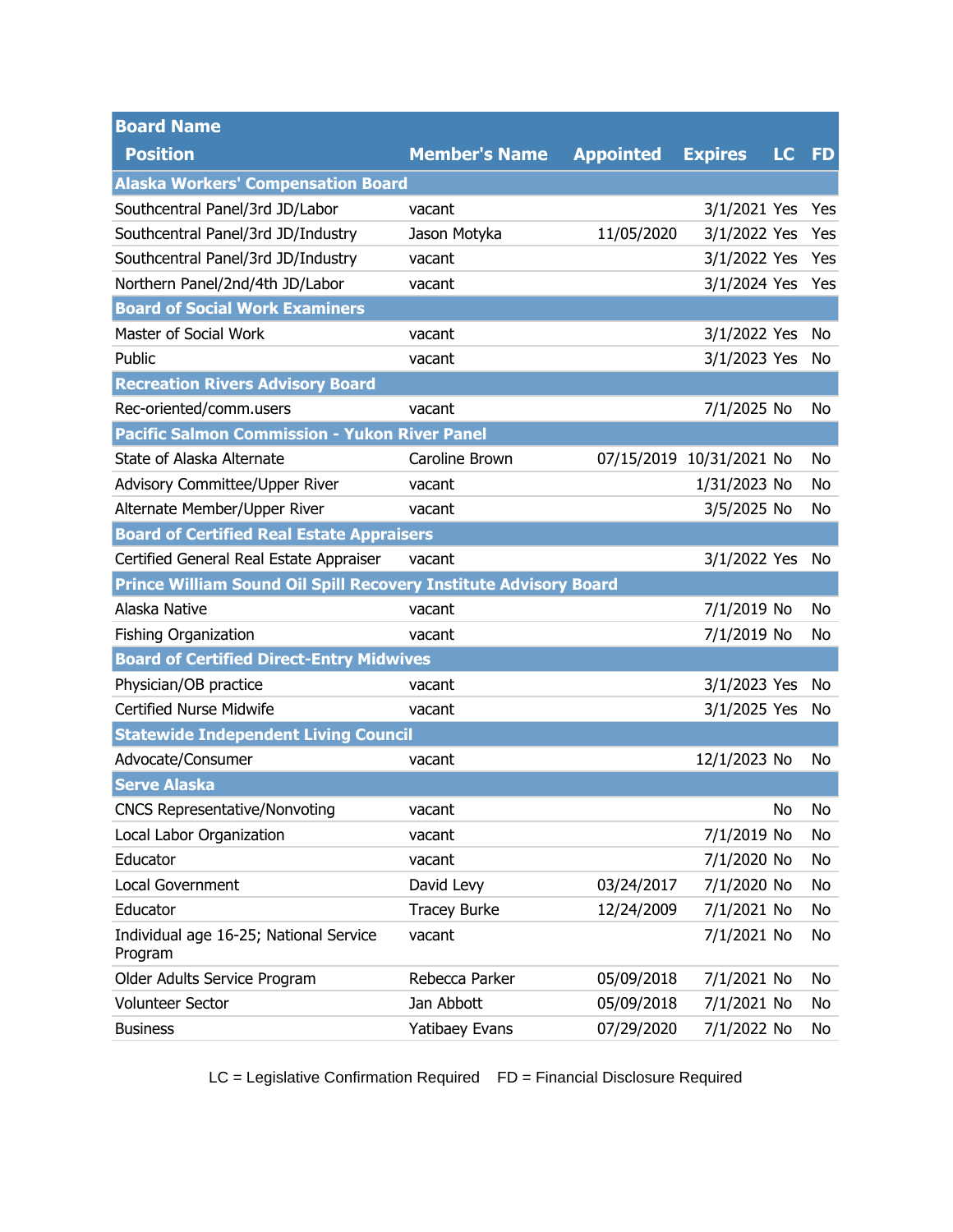| <b>Board Name</b>                                                           |                       |                  |                 |    |           |
|-----------------------------------------------------------------------------|-----------------------|------------------|-----------------|----|-----------|
| <b>Position</b>                                                             | <b>Member's Name</b>  | <b>Appointed</b> | <b>Expires</b>  | LC | <b>FD</b> |
| <b>Alaska Workforce Investment Board</b>                                    |                       |                  |                 |    |           |
| Chief Local Elected Official 1/ nonvoting                                   | vacant                |                  | 12/1/2021 No    |    | No        |
| Chief Local Elected Official 2 / nonvoting                                  | vacant                |                  | 12/1/2021 No    |    | No        |
| Secondary Vocational Education                                              | vacant                |                  | 12/1/2021 No    |    | Yes       |
| Veteran                                                                     | vacant                |                  | 12/1/2023 No    |    | Yes       |
| <b>Board of Professional Counselors</b>                                     |                       |                  |                 |    |           |
| Licensed Professional Counselor                                             | vacant                |                  | 3/1/2026 Yes    |    | No        |
| <b>Alaska Boating Safety Advisory Council</b>                               |                       |                  |                 |    |           |
| Public                                                                      | George Sepel          | 07/29/2003       | 12/1/2021 No    |    | No        |
| <b>Statewide Suicide Prevention Council</b>                                 |                       |                  |                 |    |           |
| <b>AK Federation of Natives</b><br>Recommendation                           | vacant                |                  | 12/1/2021 No    |    | No        |
| <b>Alaska Seismic Hazards Safety Commission</b>                             |                       |                  |                 |    |           |
| <b>Local Government</b><br>Representative/Seismically Active Regions        | vacant                |                  | 7/1/2021 No     |    | No        |
| Insurance Industry Representative                                           | vacant                |                  | 7/1/2024 No     |    | No        |
| <b>Alaska Marine Highway Operations Board</b>                               |                       |                  |                 |    |           |
| Public/Restricted/Senate President                                          | vacant                |                  | 7/1/2027 No     |    | No        |
| <b>State Council for Interstate Adult and Juvenile Offender Supervision</b> |                       |                  |                 |    |           |
| Attorney                                                                    | vacant                |                  |                 | No | No        |
| Victims' Group Representative                                               | vacant                |                  | 3/1/2022 No     |    | No        |
| <b>Renewable Energy Fund Advisory Committee</b>                             |                       |                  |                 |    |           |
| Small rural electric utility                                                | vacant                |                  | 3/1/2020 No     |    | No        |
| Representative of an Alaska Native<br>Organization                          | Gail Schubert         | 01/06/2021       | 3/1/2022 No     |    | No        |
| <b>Board of Massage Therapists</b>                                          |                       |                  |                 |    |           |
| Licensed Massage Therapist                                                  | <b>Jill Motz</b>      | 01/23/2017       | 3/1/2022 Yes No |    |           |
| <b>Alaska Native Language Preservation and Advisory Council</b>             |                       |                  |                 |    |           |
| Professional Language Expert                                                | Lance Twitchell       | 09/01/2017       | 12/1/2020 No    |    | No        |
| Professional Language Expert                                                | <b>Walkie Charles</b> | 10/18/2012       | 12/1/2021 No    |    | No        |
| <b>Retiree Health Plan Advisory Board</b>                                   |                       |                  |                 |    |           |
| <b>TRS Retiree</b>                                                          | Judy Salo             | 01/03/2018       | 12/1/2019 No    |    | No        |
| Public                                                                      | vacant                |                  | 12/1/2020 No    |    | No        |
| PERS, TRS or JRS Retiree                                                    | G. Nanette Thompson   | 10/03/2018       | 12/1/2021 No    |    | No        |
| <b>RPEA Rep</b>                                                             | vacant                |                  | 12/1/2025 No    |    | No        |